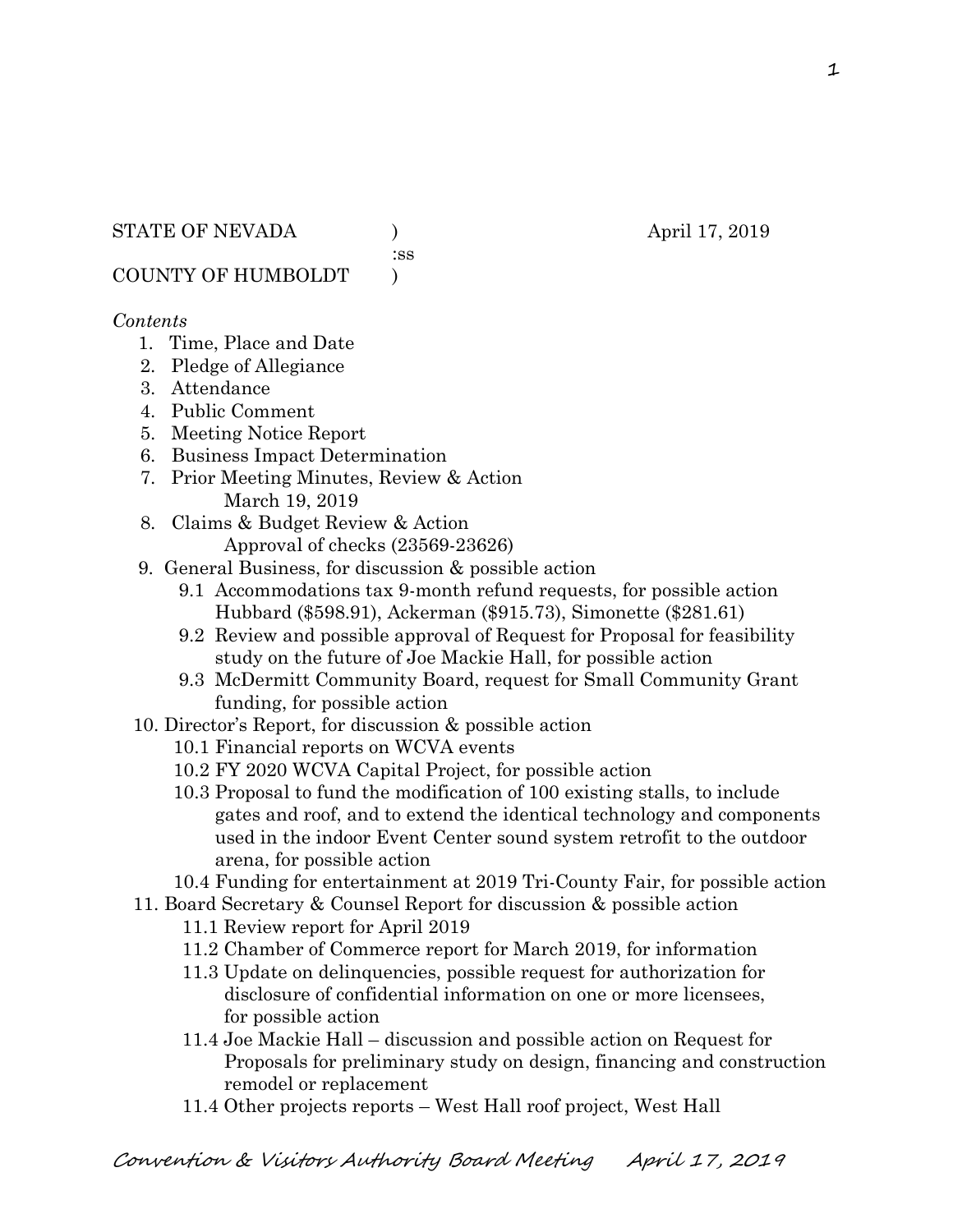HVAC, West Hall signage project, for information 12. Board Administrator Report, for discussion & possible action 12.1 Financial reports, for information 13. Other Reports

- 14. Next Meeting Date
- 15. Adjournment

#### **MINUTES, APRIL 17, 2019**

**1. Time, Place and Date.** The Winnemucca Convention and Visitors Authority met in regular session in full conformity with the law at the Winnemucca Convention Center, East Hall, Winnemucca, Nevada at 4:00 pm on Wednesday, April 17, 2019 with Chairman Terry Boyle presiding.

#### **2. Pledge of Allegiance.**

|                 | <b>3. Attendance.</b> Convention and Visitors Authority Board Officials Present: |
|-----------------|----------------------------------------------------------------------------------|
| Terry Boyle     | Chairman and Motel Representative                                                |
| Brian Stone     | Vice Chairman and Hotel Representative                                           |
| Jim Billingsley | Treasurer and City Representative                                                |
| Ron Cerri       | County Representative                                                            |
| Bill Macdonald  | Secretary and Counsel                                                            |
| Kendall Swensen | Board Administrator                                                              |

*Convention and Visitors Authority Board Officials Absent:*  John Arant Business Representative

*Staff Members Present:*  Kim Petersen Director Shelly Noble Administrative Clerk

*Staff Members Absent:*  None

*Others Present:*  None

**4. Public Comment** 

None.

#### **5. Meeting Notice Report.**

Chairman Boyle reported that notice, including meeting agenda, was posted by Shelly Noble by 9:00 am Friday, April 12, 2019 at Humboldt County Library, Court House, Post Office, City Hall and Convention Center West Hall. No persons have requested mailed notice during the past six months.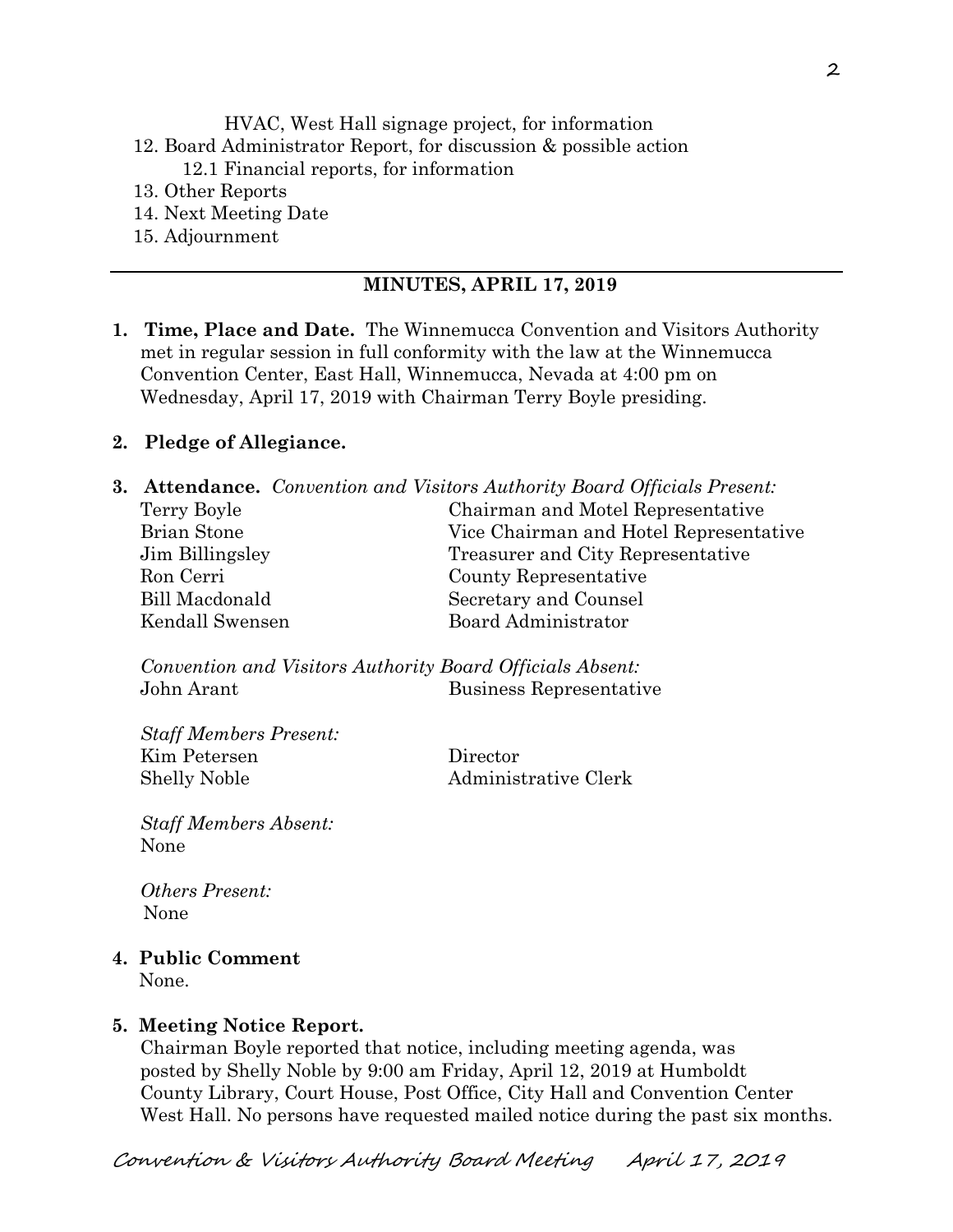**6. Business Impact Determination.** Chairman Boyle asked whether any agenda item proposes the adoption by the city or by the county or by the WCVA of any rule, including any ordinance or resolution which would impose, increase or change the basis for the calculation of a fee that is paid in whole or in substantial part by businesses, which would impose a direct and significant economic burden upon a business or directly restrict the formation or expansion of a business, pursuant to NRS Chapter 237? The Chairman called for board or public input thereon; Counsel reported there was no agenda problem; there was no public comment thereon. Action will be taken.  *Ron Cerri made a motion that there appears to be no business impacting fee matter on today's agenda. The motion carried, 4-0.* 

## **7. Minutes, Review & Action**

Prior meeting minutes of March 19, 2019. *Brian Stone made a motion to accept the minutes of the March 19, 2019 meeting. Motion carried, 3-0.* Ron Cerri abstained because he was not present at this meeting.

**8. Claims, Review & Action** The following claims, which had been submitted in list form to the board members for review with their 3-day meeting notice and agenda, with the opportunity to obtain further information before or at the meeting, were submitted for payment on April 17, 2019:

| <b>BANK ACCOUNT</b> | <b>CHECK NUMBERS</b> | AMOUNT       |
|---------------------|----------------------|--------------|
| Nevada State Bank   | 23569 - 23626        | \$122,539.41 |

*Brian Stone made a motion to approve all claims as submitted. The motion carried, 4-0.* 

**9. General Business, for discussion & possible action** 

**9.1 Accommodations tax 9-month refund requests, for possible action** 

**Hubbard (\$598.91), Ackerman (\$915.73), Simonette (\$281.61)**  *Terry Boyle made a motion to approve the accommodation tax 9-month refunds for Georgetta Hubbard (\$598.91), Travis Ackerman (\$915.73), Bill Simonette (\$281.61. Motion carried, 4-0.*

**9.2 Review and possible approval of Request for Proposal for feasibility study on the future of Joe Mackie Hall, for possible action**  As directed at last month's meeting, Kim went to the City Council and County Commissioner meetings to present this board's tentative plan to proceed with procuring a Request for Proposal for this project before publishing the request. Both boards were supportive so Kim and Bill have moved ahead and published this request in the newspaper. Proposals are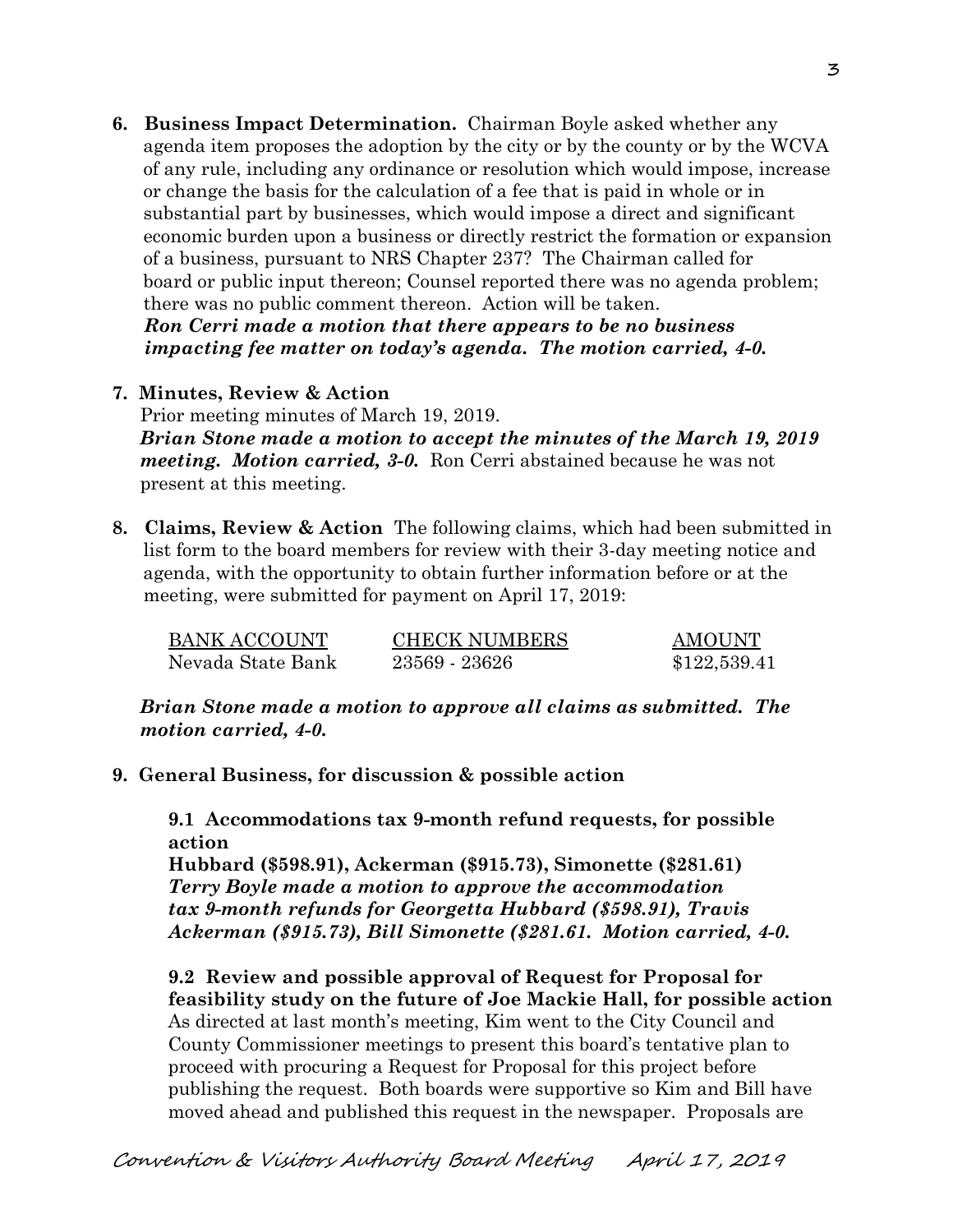due to the Convention Center by 3 pm on April 29. Since this board wants to proceed as quickly as possible, Kim would like to schedule a special WCVA meeting on May 1 to review proposals we receive and to, possibly, accept one of them. Board members agreed. Time to be determined.

### **9.3 McDermitt Community Board, request for Small Community Grant funding, for possible action**

This request is for funds that would be utilized for improvements to the McDermitt Community Hall (\$1,250) and also for repairs to the McDermitt Rodeo grounds (\$6,000). McDermitt has not requested any funds this fiscal Year from their \$10,000 allocation. *Jim Billingsley made a motion to approve Small Community Grant funding to McDermitt Community Board in the amount of \$7,250. Motion carried, 4-0.* 

#### **10. Director's Report.**

# **10.1 Financial reports on WCVA events**

No report.

## **10.2 FY 2020 WCVA Capital Projects, for possible action**

Kim presented the board with a list of proposed capital projects. They are:

| • Plastic, removable floor for Event Ctr            | \$125,000 |
|-----------------------------------------------------|-----------|
| • WEC outdoor arena sound system retrofit $$40,000$ |           |
| $(50\% \text{ split w/ Ag #3})$                     |           |

- WEC Indoor Event Center electronic display \$ 90,000
- Convention Center West Hall outdoor \$ 40,000 electronic display sign

--------------

#### \$295,000

 \*\*Our current plastic floor is still serviceable but is showing signs of wear and tear from many years of use. Kim would like to purchase another floor that would be utilized in the Event Center and then the old floor could be moved to and installed in the Pavilion for events.

\*\*Now that we have a very good sound system in the Event Center, it has come to our attention just how subpar the sound is in the outdoor rodeo arena. Kim would like WCVA to take a lead on this project now so that the retrofit can be completed by the time Silver State International Rodeo comes to town at the beginning of July. The cost of this project will be split with Ag #3.

\*\*A new electronic display at the Event Center would have much better resolution and give us the ability to show multiple activities and also display sponsor information. This sign would be bigger than the current display. Our current controller is compatible with the new display and since Darrel has become familiar with the program and navigating the system, he could build displays for some of the events. If event producers want to have real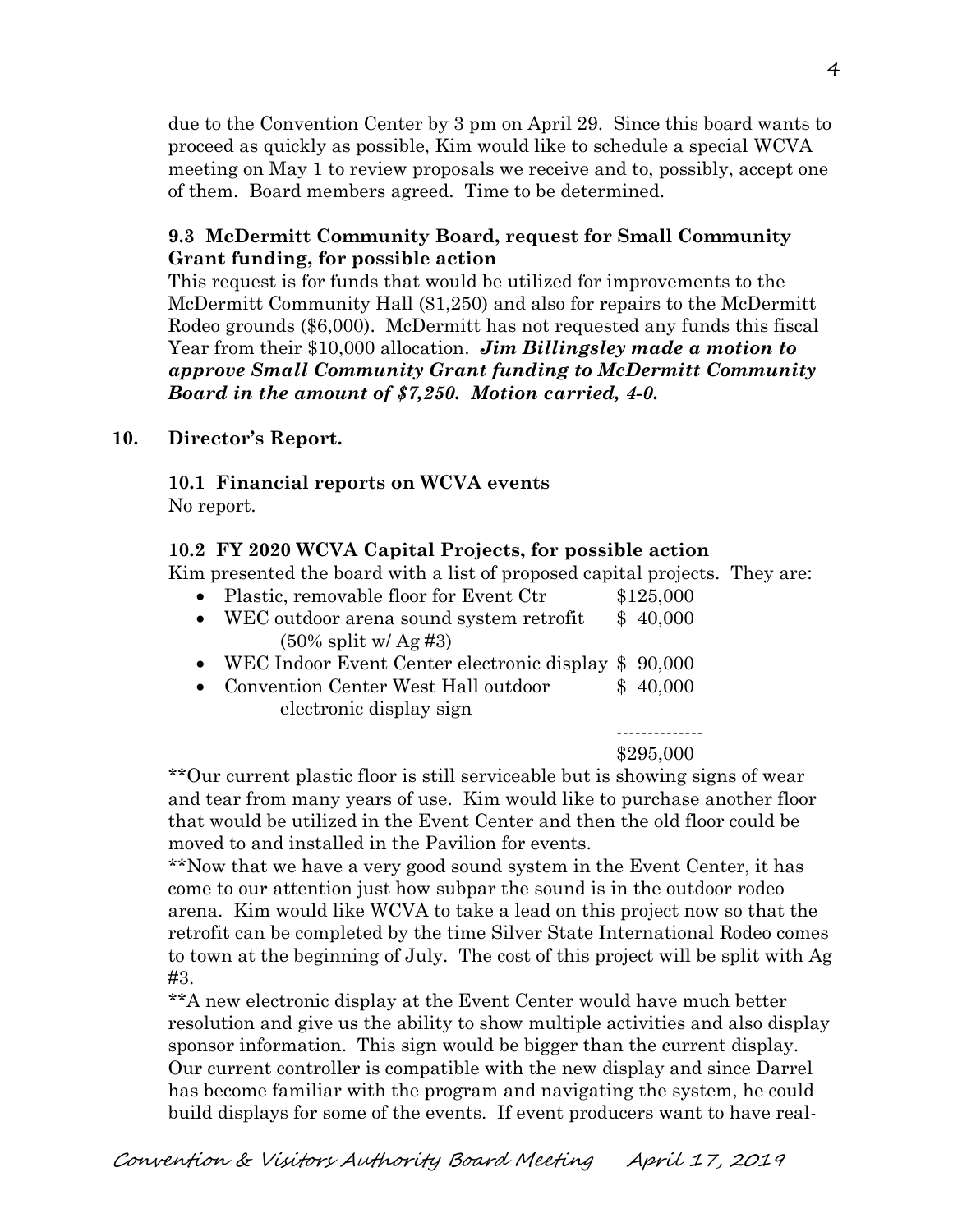time event results on the display, we would need to work something out and have personnel available to assist with this. As with the old floor, the current display sign would be installed in the Pavilion.

\*\*The outdoor electronic display sign on Melarkey Street outside the West Hall was to be part of the project with Joe Mackie Hall but now since we are moving in a different direction with Joe Mackie Hall, Kim would like to get this sign replaced in the next fiscal year as a separate project.

#### **10.3 Proposal to fund the modification of 100 existing stalls, to include gates and roof, and to extend the identical technology and components used in the indoor Event Center sound system retrofit to the outdoor arena, for possible action**

Kim is asking that both of these projects be approved tonight so that the necessary cost estimates can be collected and the work completed in time for Silver State International Rodeo at the beginning of July.

For the stall modifications, Kim is planning to use the same company as last year so that the panels, gates, etc. are all the same, old and new would match in appearance, and can be used interchangeably throughout the facility. This project is in the 2020 Ag #3 budget so WCVA would coordinate the work and finance the expenditures. After the new fiscal year begins Ag #3 will

## reimburse WCVA for these expenses. *Jim Billingsley made a motion to fund the stall modifications as outlined by Kim at the Winnemucca Events Complex, up to \$90,000. After the beginning of the new fiscal year, the Ag District #3 will reimburse WCVA for these expenditures. Motion carried, 4-0.*

The feedback on the WEC sound system at the Event Center has been very good, both from spectators at the recent wrestling tournaments and Ranch Hand Rodeo, and also from the announcers and other people running the system. For years, the sound at the outdoor arena has been of poor quality and staff has tried different things to make it as good as it could be for the events that utilize it but now, with the great sound in the Event Center, Ag #3 would like to work with WCVA to make improvements to the sound system at the outdoor rodeo arena utilizing the same components as the Event Center. Again, we would want to have these improvements completed in time for SSIR. The cost of this project is estimated to be \$80,000 and would be split with Ag #3. *Jim Billingsley made a motion authorizing WCVA to coordinate and finance the sound retrofit at the outdoor rodeo arena/grandstands, at the request of Ag District #3, to be completed prior to the beginning of Silver State International Rodeo on June 29, 2019. Motion carried, 4-0.* Kim is to stay in contact with Bill throughout this process in case any concerns come up and the improvements need to be halted.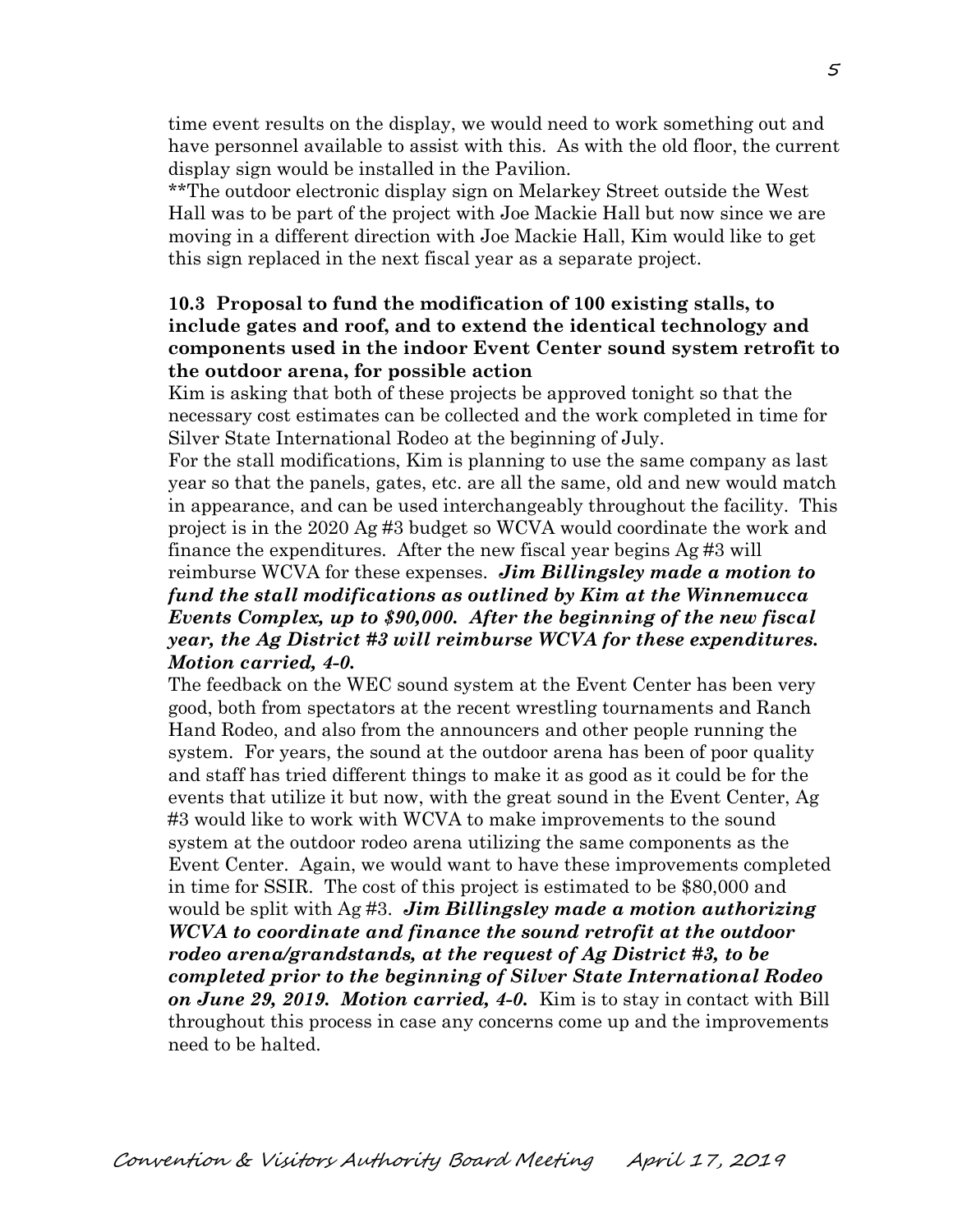# **10.3 Funding for entertainment at 2019 Tri-County Fair, for possible action**

Every year Darrel and the fair committee look for family entertainment to add to our lineup of entertainment. This has become more difficult in the past several years. This year Kim and the TCF committee would like to host a popular Hispanic band and dance in the Pavilion. After speaking with members of the local Hispanic community, and learning of their willingness to travel to Reno to attend this type of dance, he has begun to work with an agent to bring one of these popular bands to our fair. Ticket prices would be approximately \$45 in advance and \$60 at the door. Bringing one of these bands from southern California should attract attendees from Reno, Elko and other northern Nevada communities. Kim plans to roll and pack the Pavilion floor for dancing and there would be a VIP section with more expensive tickets. We would also host a bar, which would help offset expenses. Tri- County Fair does not have the funds for a band of this caliber so Kim is requesting a \$30,000 underwriting so that a band can be secured at this time. Board members were not familiar with this type of entertainment but were willing to assist the fair in their effort to bring new attractions to the fair. *Brian Stone made a motion to approve a \$30,000 underwriting for entertainment at the 2019 Tri-County Fair as described above. Motion carried, 4-0.*

## **11. Secretary and Counsel, Monthly report, for discussion & possible action**

#### **11.1 Review report for April 2019, for information**

Bill's report was emailed to board members for their review.

## **11.2 Chamber of Commerce report for March 2019, for information**  No report.

## **11.3 Update on delinquencies, possible request for authorization for disclosure of confidential information on one or more licensees, for possible action**

We have two small properties, one rural and one in town that are delinquent at this time. One is an NSF check that will not clear.

**11.4 Joe Mackie Hall – discussion and possible action on Request for Proposals (RFP) for preliminary study on design, financing and construction remodel or replacement**  See item 9.2

**11.5 Other projects status – West Hall roof project, West Hall carpet project, West Hall HVAC, West Hall signage project, for information**  Carpet has been installed in the main part of the West Hall. The carpet in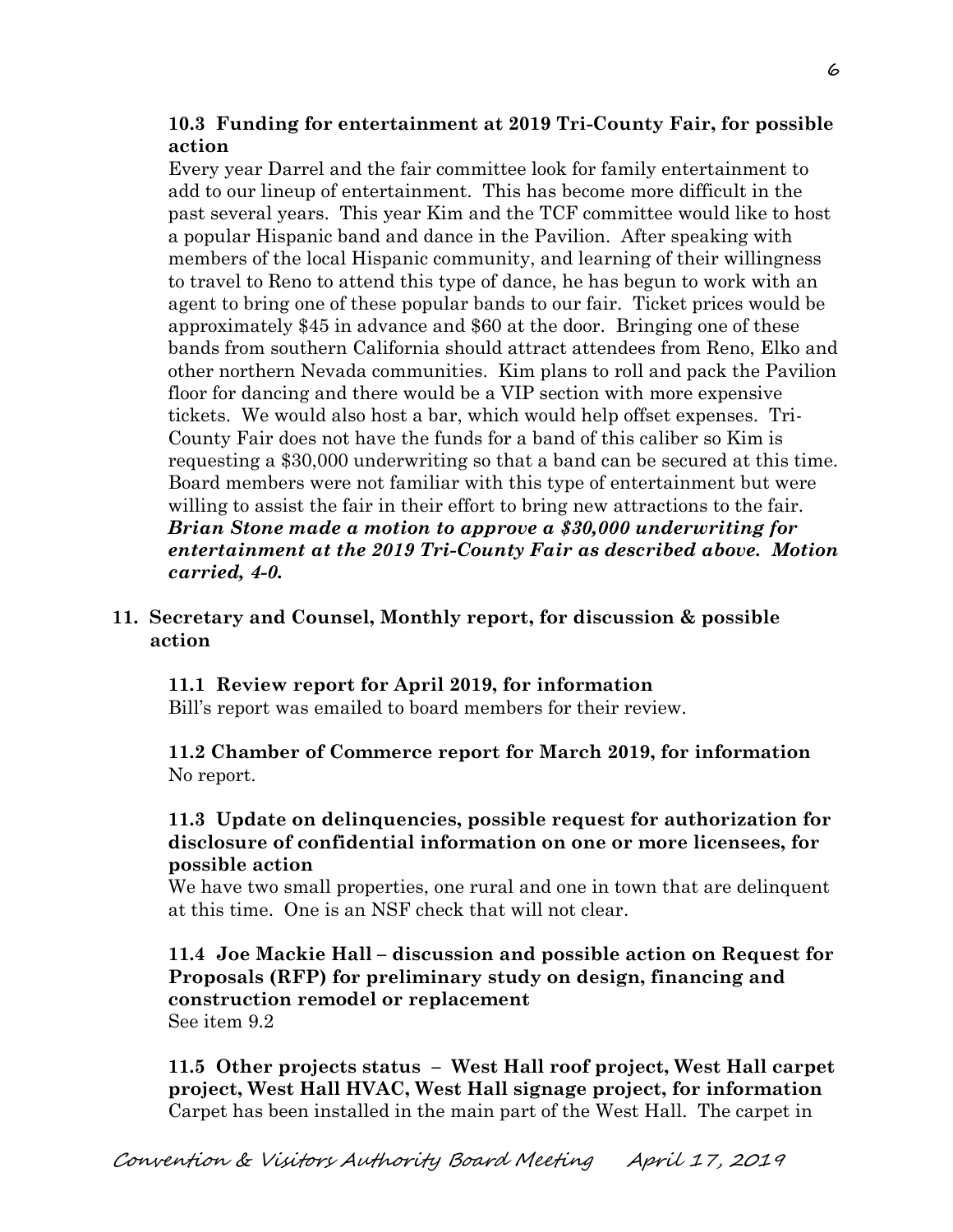the offices will be installed in a couple weeks. The West Hall roof and HVAC projects will be completed at the end of May.

## **12. Board Administrator.**

## **12.1 Financial Reports, for discussion**

Room tax collections continue to be up slightly for the year.

## **13. Other reports**

## **13.1 2019 Ranch Hand Rodeo**

Kim reported that there are still a few bills left to be paid, but it looks like this year's event will break even.

# **13.2 2021 National Horseshoe Pitchers Association World Championship Tournament**

Kim announced to the board that we have been awarded this event. The event dates are July 19-31, 2021. Participants and staff will begin to arrive on July 13. Statistics from past events show that the average stay is 6 days and the 1,200 participants bring 2 or more family members with them as this serves as their vacation. Kim expressed that one of his biggest concerns is that we will need to work with the properties to make sure that there are 500 rooms available each night. Terry expressed his opinion that as long as reservations are made at least 2 weeks prior to arrival, these arrangements may be possible. Kim will be arranging tours and entertainment for participants and family members and would like to hear any ideas board members may have for these activities. The addition of another plastic floor will be necessary so that we have floors and courts set up in the Event Center and the Pavilion. Also, we will need to purchase the type of clay that is required for this competition. Afterward, we should be able to sell some of it to other tournaments.

As part of this award, Kim is required to attend the world championship tournaments this year in Wichita Falls, Texas and Monroe, Louisiana in 2020. At those events Kim will distribute information about Winnemucca and Nevada to encourage participants to attend.

# **13.3 Equine virus**

Brian asked if the equine virus that's been in the news has affected any events that were scheduled here. Kim informed the board that the cow horse show that they helped to fund and that was scheduled for later in the month has cancelled and is looking for alternative dates. Some of the barrel races have also cancelled. There is a 14-day incubation period for this virus so if horses do not travel for the next few weeks, future events should be able to go on as scheduled.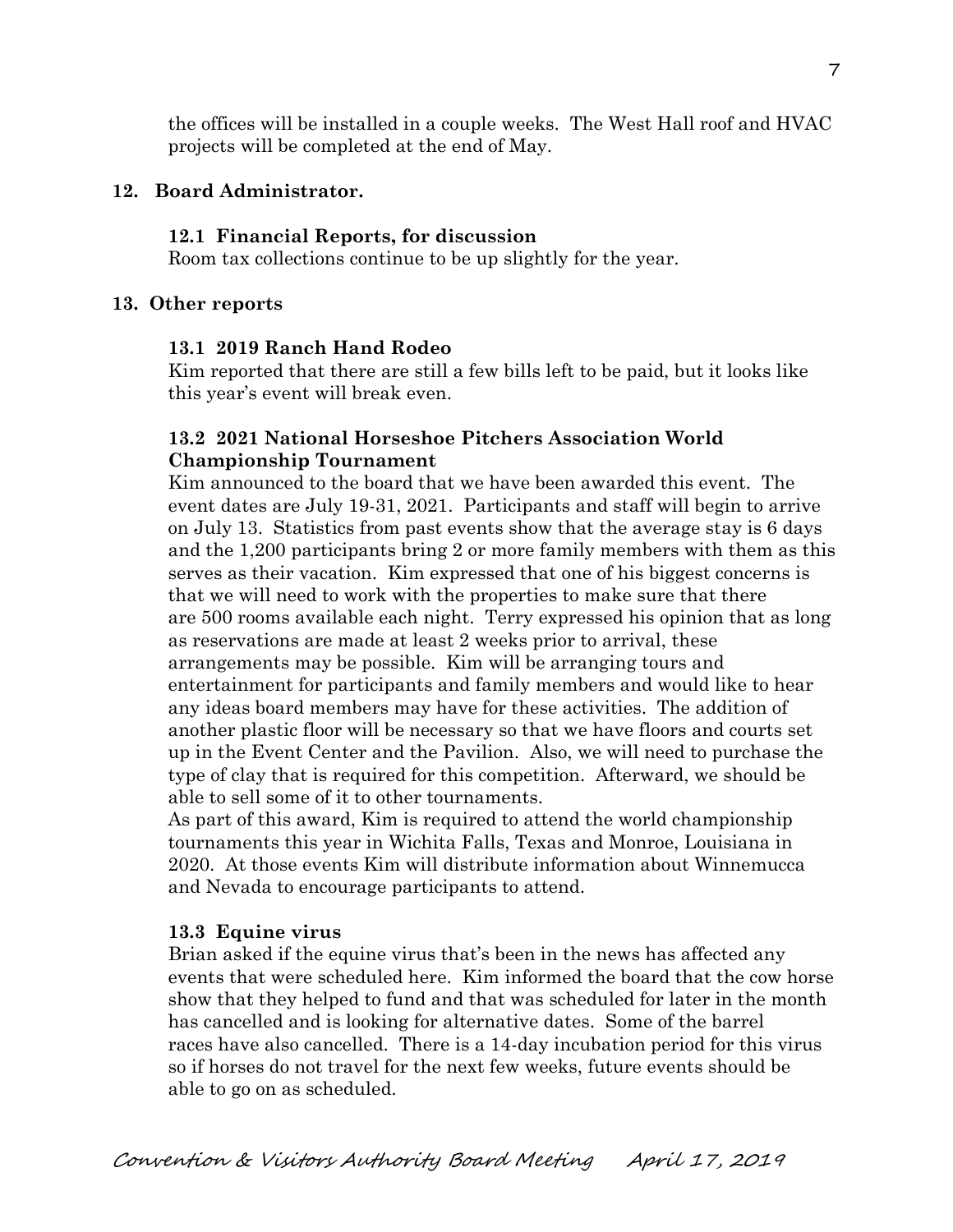#### **13.4 Fairgrounds Road**

During the county's budget hearings, Kim was asked by the commissioners if there was a possibility of fencing off the rear portion of the lot directly in front of the Event Center as there are a lot of trucks and other equipment parked and this could be a safety issue and is also not visually pleasing. Kim has not spoken to the owner but will make a point to do so soon.

## **13.5 WCVA Budget**

Kendall passed around copies of the 2020 tentative budget, that was approved in February, for board signatures. We need to have our public hearing for the 2020 budget in May and there are some date requirements set by NRS for this hearing. For this reason, Kendall suggested that we change our May meeting date to May 22 so that it could also be our public budget hearing in case any community members wanted to speak to the board about the budget. Board members agreed to do this. The board will also review and approve the final 2020 budget in May so that it can be submitted by June 1.

# **14. Public Comment**

None.

**15. Regular Business. Next Meeting. The Board set a special meeting on the Joe Mackie Hall study on May 1, 2019 at 4 pm and confirmed the next regular meeting date of Wednesday, May 22, 2019, 4:00 pm.** 

# **16. Adjournment.** *Ron Cerri made a motion to adjourn this meeting. Motion carried, 4-0.*

The meeting was adjourned to the next regular meeting, or to the earlier call of the Chairman or to the call of any three (3) members of the Board on three (3) working days notice.

Respectfully submitted,

Shelly Noble